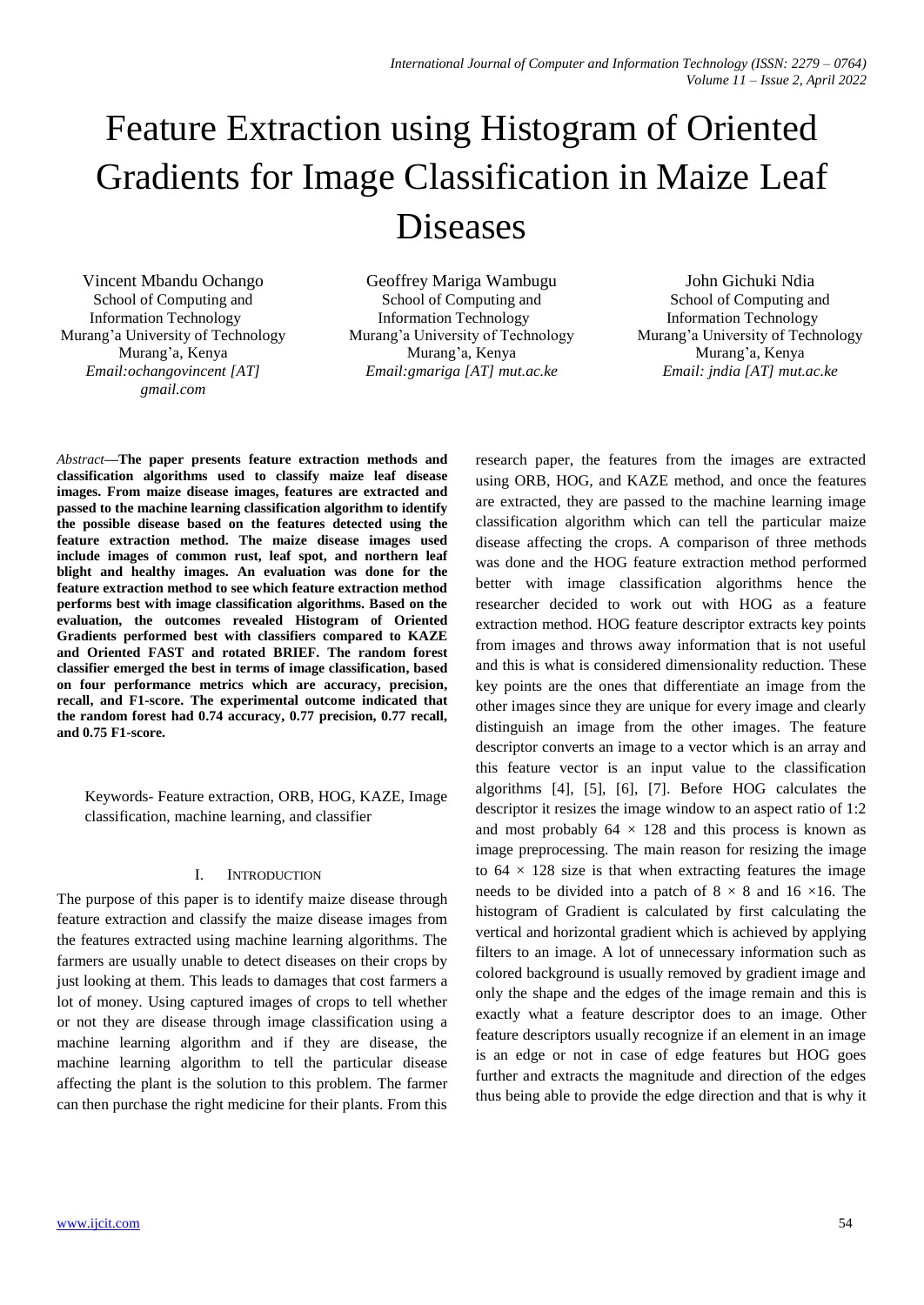is called Histogram of Oriented Gradient [1], [2], [3]. Calculating gradient means calculating the direction of x and y pixel values for the image. A patch is usually taken from an image and a gradient is calculated for the patch taken. The pixel matrix is usually generated for each small patch taken from an image. For every pixel value in the matrix, we then calculate the change in x and y direction which is denoted by  $G_x$  and  $G_y$  respectively. And the process usually gives us the new matrices, one storing  $G_x$  and the other one storing  $G_y$ . The step that follows is to find now the direction and magnitude of all elements in an image. And the process is done by calculating the Total Gradient Magnitude (T.G.M). And the following equation helps us in calculating the total gradient magnitude;

 $T.G.M = \sqrt{[( (G_y)^2 + G_x)^2 +]}$ 

The following mathematical equation shows how the direction of the pixel is calculated;

 $\Theta$ =arctan( $G_x/G_v$ )

Finally, the histogram is calculated for each pixel using the magnitude and the direction of each pixel. The HOG features are the ones that act as the input value for the image classification algorithm. The rest of this paper is structured as follows; Section II provides related work on feature extraction methods and image classification algorithms. Section III explains how the feature extraction was done, the hyperparameters used with classification algorithms, and how the cross-validation was done to reduce the overfitting of the classification algorithms. Section IV provides an explanation of the experimental results obtained and the best classifier. Section V the conclusion and future work.

# II. RELATED WORKS

The use of feature extraction methods in this paper as the input to the machine learning algorithms to identify maize disease images is widely used. The metrics used to measure the classification of disease images differ for each machine learning algorithm. By using computer vision different methods are utilized in the identification of crop infections. Extracting features from images is one of the techniques that is used to detect diseases from the plant.

Pujai et al. [8], [9], [10], [16] classified maize disease images by carrying out an experiment that uses ANN and Support Vector Machine. The two classifiers were trained based on image features extracted using a feature extraction method. The results demonstrated that SVM performed best with the image features extracted compared to ANN. The SVM classifier had an accuracy of 0.9217 and 0.874 for the ANN classifier.

Yaktundimath et al. [11], [12], [16] identified three kinds of cereal plants and classified them using machine learning algorithms. Specifically, they used two classifiers to classify jowar, maize, and wheat leaf diseases by using the fungal symptoms associated with each leaf disease. Normal, smut, powdery mildew, leaf spot, and leaf blight maize leaf disease were collected by the authors and were used in the experiment. The authors followed certain steps to identify and categorize fungal disease symptoms; acquired normal and fungal affected 750 JPG formatted images. After that, the images are preprocessed and then the image segmentation is done. The leaf disease images are used to extract features using the Color Co-occurrence matrix algorithm and the features extracted act as the input value to the machine learning algorithms and for program interface MATLAB tool was used. The classification accuracy for SVM and ANN machine learning algorithms used was 83.83% and 77.75% respectively. To identify and classify cereals' fungal disease the authors found out that the SVM algorithm is the best to use since it is more accurate than the Artificial Neural network [22]. Other feature extraction methods and machine learning algorithms for classifying leaf disease images were recommended by the researcher as future work that needs to be done.

Zhang et al. [14], [15], [23] used machine learning algorithms to categorize 5 types of maize crop diseases. They collected 20 images for each category of maize leaf disease which aided in the experiment and all the images collected were used both for training and testing purposes. However, the authors did not mention the five-leaf diseases used in the experiment. The images collected were scaled and normalized in terms of orientation and histogram equilibrium was used to convert them to 32 by 32 pixels with each image having a white background due to each pixel having a 255 gray level. The experiment was conducted by first collecting the images of five different types of leaf diseases by using digital cameras and then the images were segmented. Features were then extracted from images and passed onto the KNN algorithm which classified the features according to the respective leaf diseases hence producing class labels for each image feature. The experiment for image classification was done 50 times and the results showed the classification accuracy was above 80%. The researcher finally proposed that future work should be done by increasing the training data set and extracting key points from an image since the key points clearly distinguish an image from one another [16], [17].

Xiaoyang et al. [18], [19], [20], [23] did research in china farm area that classifies four types of maize leaf diseases and the researchers followed these steps; Under sunlight conditions, the researchers used digital cameras to collect JPG types of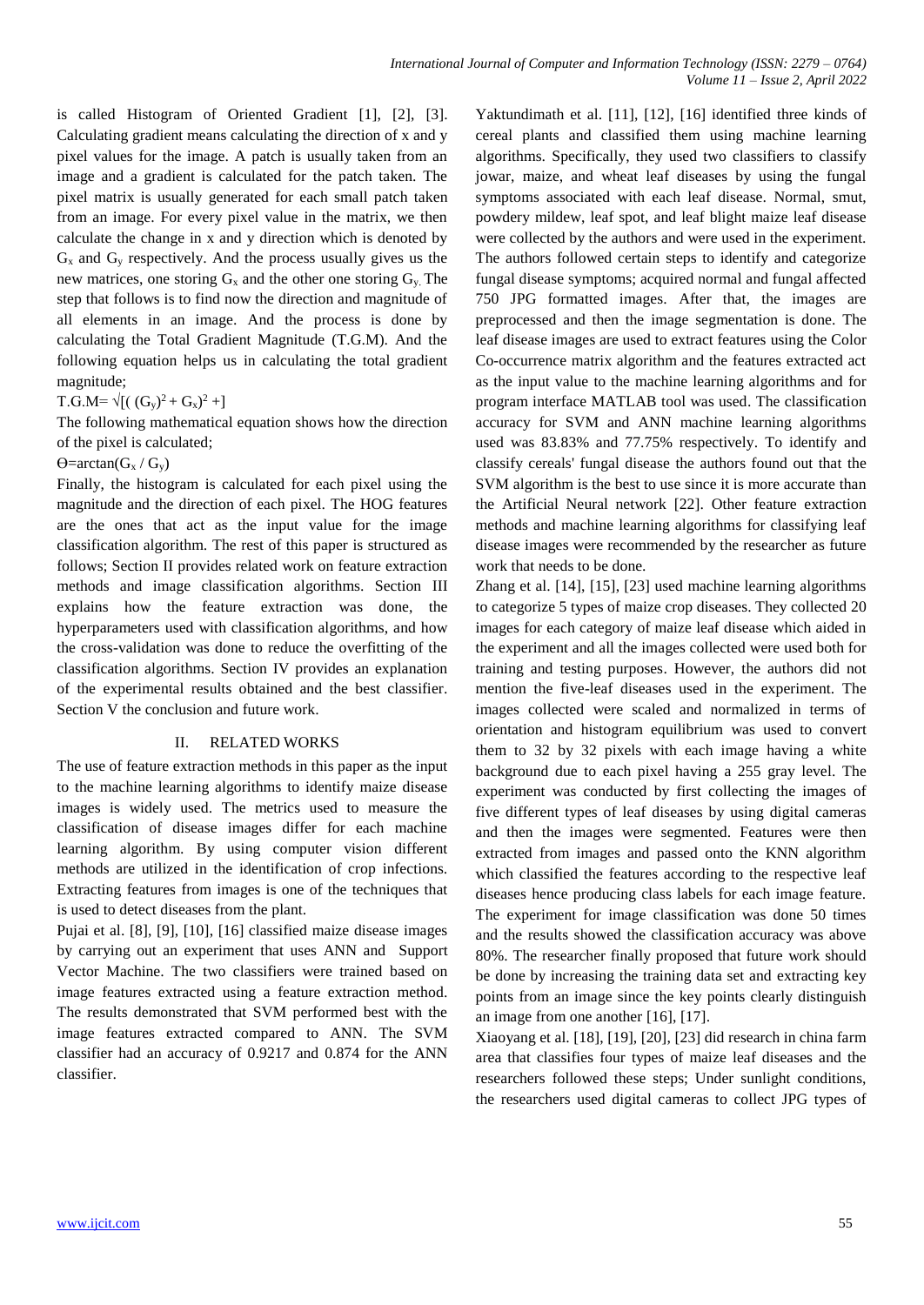maize disease images and to obtain the information from the images they are converted to BMP format and later used a thresholding value to segment the images. The standard deviation and mean are calculated after the images are converted from RGB to HIS and the researchers finally classified the images using the GA-SVM algorithm. The maize leaf diseases were classified also using support vector machine and RBF kernel function. The machine learning algorithm which classified the maize leaf disease was measured in terms of precision and the GA-SVM algorithm had a precision of between 88.72% and 92.59% for each image for maize leaf disease and the support vector machine had a precision of between 69.63% and 90.09%. Many experiments have been done on image classification using support vector machine algorithm and even accuracy and precision have been measured, further research needs to be done with other machine learning algorithm so as to be able to verify if really support vector machine is best to be used in image classification. Also, a further experiment needs to be done in order to assess the machine learning algorithms in terms of recall and f1-score. This has propelled the current study to increase the training dataset and use more algorithms in order to come to a conclusion which algorithm is best when it comes to maize leaf disease classification. And the current study also wants to explore if there are other better algorithms than support vector machine when it comes to maize leaf disease classification.

## III. METHODOLOGY

# **A. Dataset Description**

The research used a maize disease data augmented dataset which is public and was obtained from the Kaggle website and the data set contained training and testing images. The dataset consisted of common rust, leaf spot, northern leaf blight disease images, and healthy images. The whole training dataset consisted of 7308 images,1634 images for leaf spot, 1907 images for common rust,1908 images for northern leaf blight, and 1859 for healthy leaf images [21]. The whole testing dataset consisted of 1826 images, 407 images for leaf spot, 477 images for common rust, 477 images for northern leaf blight, and 465 for healthy leaf images. And because of time and limited resources, the researcher decided first to work with 300 images from the training data set which will be used for training for each category of disease resulting in 1200 images in total. This is because the process of generating features from each image takes a lot of time and consumes a lot of computer resources hence the researcher decided first to work with a total of 1200 images. The testing data set had a total of 1826 images and we used 30 images from each category of disease.

## **B. Numerical Feature Extraction**

Feature extraction from the image was done using ORB, KAZE, and HOG feature extraction methods. The features extracted were in terms of integers and these integers were passed to the machine learning classifier algorithms. From each image, 4096 key points were extracted and acted as input values to the machine learning classifiers. These attributes extracted were key points to each image since the key point is a feature that is unique to an image and can be detected despite the change in the image. The features extracted by each method were passed to the classification algorithms to find out which feature extraction method performs better with machine learning algorithms. The machine learning algorithms were measured in terms of accuracy to determine which feature extraction method works best with them. Based on the results and analysis of the classification algorithms it was found out that HOG performs better with the classification algorithms.

# **C. HOG Feature Extraction Approach**

## **i. Image Preprocessing**

Assume we have an image of  $180 \times 280$  the first step that is done with the HOG feature descriptor is to resize the image into a ratio of 1:2 and most probably the image is resized to 64  $\times$  128 and this process is known as image preprocessing. Image preprocessing is important since the image will be broken further into 8 by 8 and 16 by 16 pixel window to be able to generate the features from the image. An image size of pixel ratio 1:2 makes the calculation of feature extraction easier and faster.

The change in x and y direction of every pixel is calculated after the image has been resized to a pixel ratio of 1:2. For example, let us take a small image window and calculate the gradient. Let us work with an assumed example of a matrix pixel of the generated image window taken from the whole image.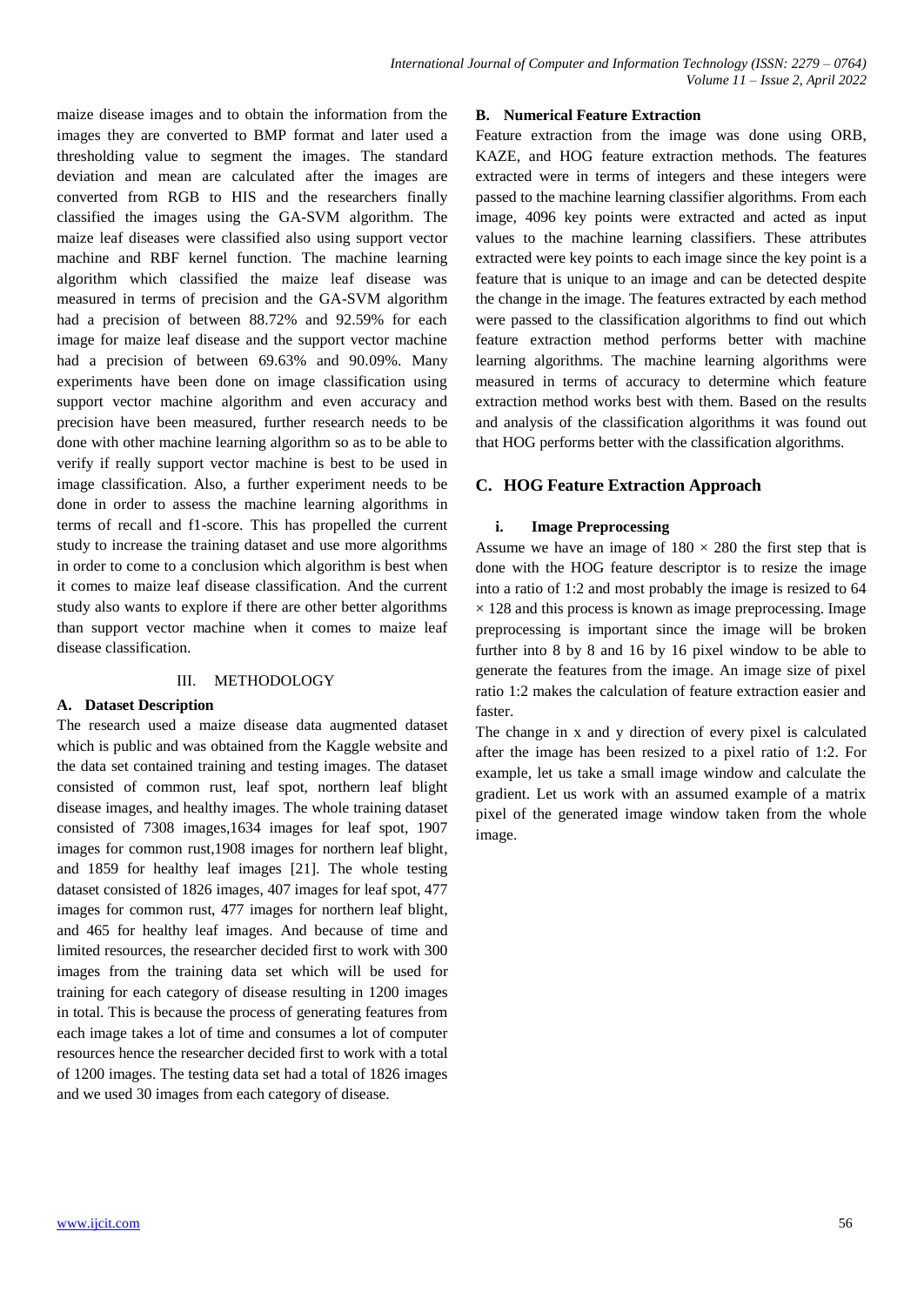| 121 | 10  | 78 | 96  | 125 |
|-----|-----|----|-----|-----|
| 48  | 152 | 68 | 125 | 111 |
| 145 | 78  | 85 | 89  | 65  |
| 154 | 214 | 56 | 200 | 66  |
| 214 | 87  | 45 | 102 | 45  |

**Applied Machine Learning - Beginner to Professional. (n.d.). Retrieved from** 

**[https://courses.analyticsvidhya.com/courses/applied](https://courses.analyticsvidhya.com/courses/applied-machine-learning-beginner-to-professional/?utm_source=blog&utm_medium=understand-math-HOG-feature-descriptor)[machine-learning-beginner-to](https://courses.analyticsvidhya.com/courses/applied-machine-learning-beginner-to-professional/?utm_source=blog&utm_medium=understand-math-HOG-feature-descriptor)[professional/?utm\\_source=blog&utm\\_medium=under](https://courses.analyticsvidhya.com/courses/applied-machine-learning-beginner-to-professional/?utm_source=blog&utm_medium=understand-math-HOG-feature-descriptor) [stand-math-HOG-feature-descriptor](https://courses.analyticsvidhya.com/courses/applied-machine-learning-beginner-to-professional/?utm_source=blog&utm_medium=understand-math-HOG-feature-descriptor)**

As shown in the pixel matrix the value of pixel 85 is highlighted in red and that is the one that we will work with to be able to demonstrate how the gradient of a pixel is calculated. The change in the x-direction of the pixel 85 is calculated by subtracting the value of the pixel that is on the left of pixel value 85 from the value of the pixel that is immediately on the right side of the pixel value 85. The same thing happens for change in y-direction for the pixel value 85 which is calculated by subtracting the value immediately at the bottom of pixel value 85 from the value immediately at the top of pixel value 85. The  $G_x$  and  $G_y$  of 85-pixel value is;

 $G_x = 89 - 78 = 11$  $G_v = 68 - 56 = 8$ 

This calculation is done for all the pixel values in the matrix and a new matrix is obtained with these new values which help us calculate the direction and the magnitude.

# **ii. Orientation and Magnitude**

The orientation and magnitude of each pixel value are determined by using the values obtained for the new matrix and this is determined by using the Pythagoras theorem.



# **Figure 1. Orientation and Magnitude**

Fig 1 indicates that the height and the base are  $G_y$  and  $G_x$ respectively and as for the previous example the value for  $G_y$ and  $G_x$  is 8 and 11 respectively.

Total Gradient Magnitude=  $\sqrt{[(G_x)^2 + (G_y)^2]}$  $=\sqrt{[(11)^2 + (8)^2]}$  $= 13.6$ The pixel direction is calculated as;  $Tan(\Theta) = (G_x / G_y)$ 

 $\Theta$ =arctan( $G_x/G_v$ )  $\Theta$ =arctan(11/8)  $= 36$ 

# **iii. Generating Histogram**

After having the direction and magnitude of each image element value now the magnitude and direction is used to come up with the histogram.

|        | 121   10  | 78 | 96  | 125 |
|--------|-----------|----|-----|-----|
| 48     | 152 68    |    | 125 | 111 |
| 145    | <b>78</b> | 85 | 89  | 65  |
| 154    | 214/      | 56 | 200 | 66  |
| 214 87 |           | 45 | 102 | 45  |

| Frequency |  |                                                      |  |  |  |                         |  |  |
|-----------|--|------------------------------------------------------|--|--|--|-------------------------|--|--|
| Angle     |  | $1 \ 2 \ 3 \ 4 \dots \ 35 \ 36 \ 37 \ 38 \ 39 \dots$ |  |  |  | 175 176 177 178 179 180 |  |  |

# **Applied Machine Learning - Beginner to Professional. (n.d.). Retrieved from**

**[https://courses.analyticsvidhya.com/courses/applied](https://courses.analyticsvidhya.com/courses/applied-machine-learning-beginner-to-professional/?utm_source=blog&utm_medium=understand-math-HOG-feature-descriptor)[machine-learning-beginner-to](https://courses.analyticsvidhya.com/courses/applied-machine-learning-beginner-to-professional/?utm_source=blog&utm_medium=understand-math-HOG-feature-descriptor)[professional/?utm\\_source=blog&utm\\_medium=under](https://courses.analyticsvidhya.com/courses/applied-machine-learning-beginner-to-professional/?utm_source=blog&utm_medium=understand-math-HOG-feature-descriptor) [stand-math-HOG-feature-descriptor](https://courses.analyticsvidhya.com/courses/applied-machine-learning-beginner-to-professional/?utm_source=blog&utm_medium=understand-math-HOG-feature-descriptor)**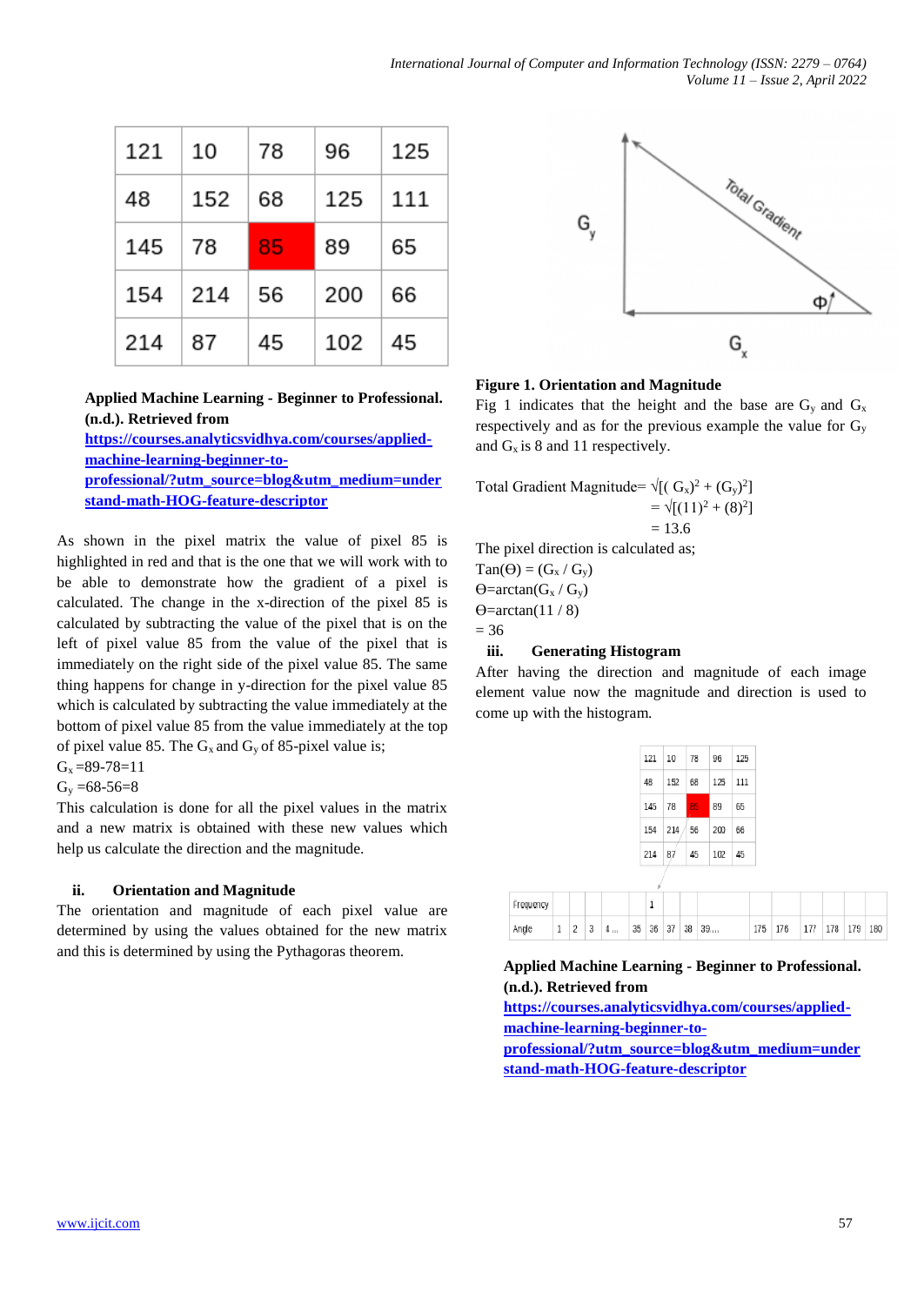As you can see the pixel value 85 has the direction of 36 and in the frequency table the occurrence of 36 is 1 and this is done for each image element value. The values on the y and xaxis are obtained from the frequency distribution table.

## **iv. Histogram of Gradients in 8 × 8 Image Patch**

HOG divides the image into smaller parts or an image patch of  $8 \times 8$  cells and calculates the features for this every  $8 \times 8$  cells which represent the histogram for the whole image. A matrix of  $9 \times 1$  is usually obtained for each cell after generating the histogram from an image divided into  $8 \times 8$  cells. The histogram id finally normalized after extracting HOG features from  $8 \times 8$  cells.

# **v. Normalize Gradients**

Gradients are usually normalized since in the  $8 \times 8$  cells some portion of the image usually appears bright than the other portion hence the gradients are normalized by taking  $16 \times 16$ blocks which help in reducing the variation in light. To create  $16 \times 16$  blocks we combine the four  $8 \times 8$  cells into one and remember all eight by eight cell has a matrix of  $9 \times 1$  for a histogram so when we combine four  $9 \times 1$  matrix we end up with a single  $36 \times 1$  matrix. We sum the square of each value in the matrix and find the square root and then the result is divided by each of these values. For a given F vector:

 $F=[x1, x2, x3 ... x36]$ Determine the root of the sum of squares:  $Y = \sqrt{(x1)^2 + (x2)^2 + (x3)^2 + \dots (x36)^2}$ Vector F values are divided by y value

Normalized vector =  $\left( \frac{x_1}{x_2}, \frac{x_2}{x_3}, \frac{x_3}{x_4}, \dots, \frac{x_{36}}{x_{36}} \right)$ 

And this will be  $36 \times 1$  matrix normalized vector size.

# **vi. Complete Image Features**

The final image features are done by combining the features for a  $16 \times 16$  block features. And this you need to know how many  $16 \times 16$  blocks can be gotten from an image size of  $64 \times$ 128 and the answer is you need  $7 \times 15$  blocks of  $16 \times 16$  block to make up an image of  $64 \times 128$ . Since a block of  $16 \times 16$  has  $36 \times 1$  features then the entire  $64 \times 128$  image has  $7 \times 15 \times 36$  $\times$  1 features which are equal to 3780 HOG features.

# **D. Hyperparameter Tuning**

This was done to be able to work with a set of optimal hyperparameters for each classification algorithm. To work with classification algorithms you need to set parameters for each algorithm before the process of learning begins. The penalty in logistic regression and loss in stochastic gradient descent is some of the examples of hyperparameters for the

classification algorithm. The tuning strategy used for our case for optimizing hyperparameters for each classification algorithm was grid search. Hyperparameter optimization according to research usually improves the performance of the machine learning algorithm. The grid search method used for hyperparameter tuning works by exhaustively searching through a specified set of hyperparameters. The optimal combination of parameters supplied is guaranteed by using a grid search and one of the major disadvantages of grid search is that it is computationally expensive and time-consuming. During the implementation of hyperparameter tuning is that before we ran the grid search method in the Jupiter notebook, we first defined our grid of parameters to search over.

## **E. Cross-Validation**

The validation is done to test your classifier if it performs well on the data that it has never seen before introducing your classifier to the training data set. Cross-validation is done to get an assurance that your classification algorithm works better and predicts correctly in case it is given data that it has never seen before. The method also helps you to know if the classification algorithm is either underfitting or overfitting the data.

Using part of the training data for validating your model usually results in an underfitting problem since there is never enough data for training your model. This, in turn, increases error induced by bias and we risk losing important trends in training data set and patterns which results after reducing the training data. Hence, we require K-Fold cross-validation which leaves the part of the data for validation and the other for training. The method puts together a k-1 subset to be used for training and k subset to be used for testing or validation purposes. The total effectiveness of the model is obtained by averaging error estimation for all k trials. With this method, every data gets to be in training set k-1 times and gets to be in the testing set once. This reduces variance significantly since most of the data is used in the validation set and most of the data is used in the training set which reduces bias significantly. The effectiveness of this method is seen since it interchanges the test set or validation set with the training set.

Steps followed;

- i. Unsystematically interchange the set of data.
- ii. Break the set of the data into groups $(K$  groups)
- iii. For every distinctive group;
	- i. Let k subset to be used as a testing or validating set
	- ii. Let the other k-1 subset to be put together to act as the training set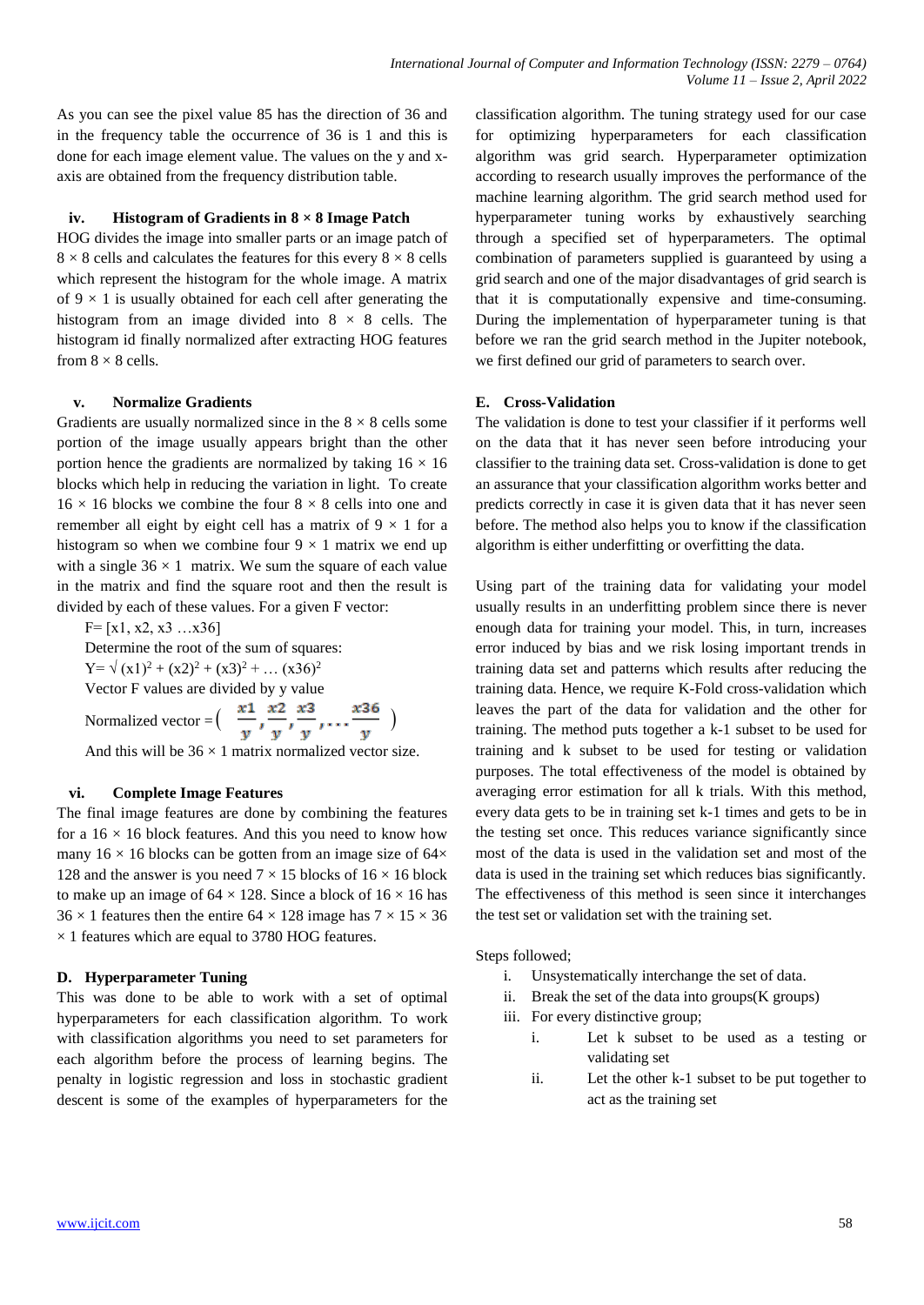- iii. Discard the model and withhold the evaluation score
- iv. Obtain the total effectiveness of the model by averaging the error estimation of all the k trials.

## IV. EXPERIMENTAL RESULTS AND DISCUSSION

## **A. Feature Extraction**

Fig 2 illustrates feature generation using ORB method for common rust disease image



**Figure 2. Detecting key points from common rust disease image using ORB method**

Feature generation using the KAZE method for common rust disease image is shown in Fig 3.



**Figure 3. Detecting key points from common rust disease image using KAZE method**

The dataset had images for common rust, leaf spot, northern leaf blight disease, and images for healthy leaves. The features extracted from each image were 4096 features and we narrowed it down to 300 images of each disease since extracting features for the whole images in the dataset takes a lot of time. After the features were extracted using the three feature extraction methods, the machine learning algorithms were trained based on the features extracted. This training was done basically to associate each feature with their respective disease type and hence making the algorithms to learn from the training data.

#### **B. Machine Learning Algorithms**

Machine learning algorithms used for a comparison of feature extraction methods were Random Forest, Logistic Regression, AdaBoost, Bagging, Gradient Boosting, Bernoulli NB, Gaussian NB, K-Nearest Neighbors, Neural Network, Linear SVC, and Support Vector Machine. First of all the researcher looked at the accuracy level of each classifier based on each feature extraction method and this was to be able to identify which feature extraction method performs better. Features generated using KAZE, ORB, and HOG methods and how the classifier performed in terms of accuracy with each of the feature extraction methods. Since feature extraction takes a lot of time we decided first to extract features from 32 images for each disease type to get an insight on which feature extraction method works best with the classifiers. Table 1 shows the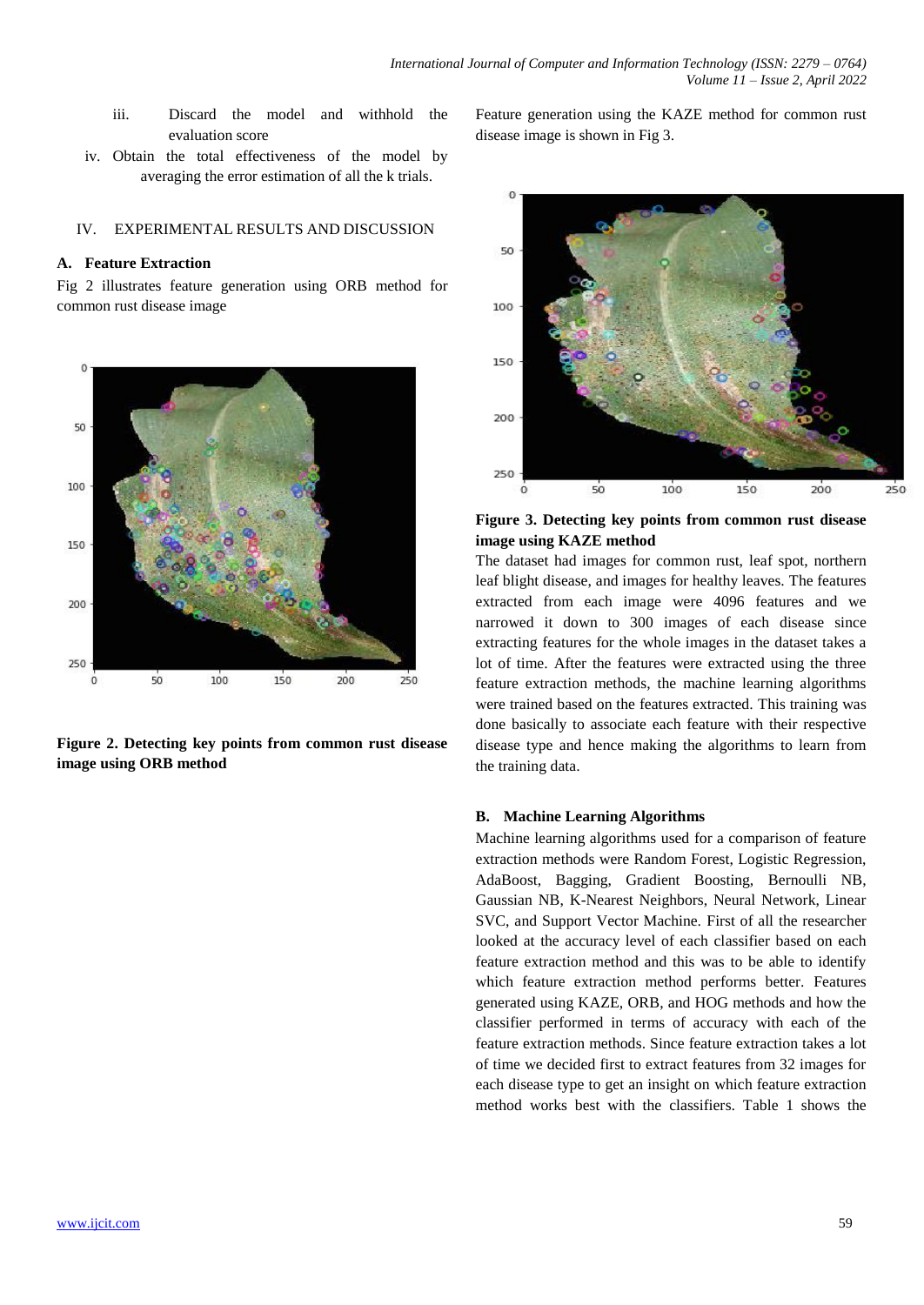accuracy values for various algorithms based on features extracted using KAZE, ORB, and HOG, respectively.

**Table 1: Classifier Accuracy using features generated by KAZE, ORB, and HOG methods**

| Model                         | <b>KAZE</b> | <b>ORB</b> | <b>HOG</b> |
|-------------------------------|-------------|------------|------------|
| <b>Gaussian NB</b>            | 0.718       | 0.342      | 0.564      |
| <b>Random Forest</b>          | 0.641       | 0.395      | 0.692      |
| <b>Gradient Boosting</b>      | 0.641       | 0.342      | 0.641      |
| Logistic Regression           | 0.615       | 0.316      | 0.769      |
| Bernoulli NB                  | 0.615       | 0.395      | 0.538      |
| <b>K-Nearest Neighbors</b>    | 0.615       | 0.263      | 0.538      |
| Neural Network                | 0.615       | 0.342      | 0.744      |
| Linear SVC                    | 0.615       | 0.421      | 0.718      |
| Bagging                       | 0.590       | 0.526      | 0.513      |
| AdaBoost                      | 0.513       | 0.263      | 0.410      |
| <b>Support Vector Machine</b> | 0.513       | 0.289      | 0.667      |
| Average Accuracy:             | 0.608       | 0.354      | 0.618      |

As seen in Table 1, the base models perform so badly with the ORB feature extraction method. HOG produces the best performance as shown by the average performance of 0.618, followed by KAZE at 0.608, and ORB at 0.354. Based on the HOG performance, it was decided to work with the HOG method for feature extraction.

# **C. Hyperparameter Tuning**

The researcher looked at the optimal hyperparameters to work with the classifiers. The hyperparameter is a parameter that is set for each machine learning algorithm before it starts to learn from the given dataset. The hyperparameters were set for the classifier that accepts hyperparameter tuning and these were some of the hyperparameters for the classifiers using the HOG features;

RandomForestClassifier(bootstrap=False,ccp\_alpha=0.0,class\_weight=None,criterion='entropy',max\_dept h=None max features=100 max leaf nodes=None max samples=None min impurity decrease=0.0 mi i mpurity split=None,min samples leaf=1,min samples split=2,min weight fraction leaf=0.0,estimators =300, n jobs=None, oob score=False, random state=None, verbose=0, warm start=False)

LogisticRegression(C=0.5,class weight=None,dual=False,fit intercept=True,intercept scaling=1,l1 ratio =None,max iter=200,multi class='auto', n jobs=None, penalty='12', random state=None, solver='lbfgs', tol=0.1, verbose=0,warm start=False)

KNeighborsClassifier(algorithm='auto',leaf\_size=30,metric='minkowski',metric\_params=None, n\_jobs=None, n\_neighbors=2, p=1, weights='distance')

SVC(C=0.1,break ties=False,cache size=200,class weight=None,coef0=0.0,decision function shape='o vr',degree=3,gamma='scale',kernel='linear',max iter=1,probability=True,random state=None, shrinking=True, tol=0.1, verbose=False)

# **Figure 4. Hyperparameter Tuning**

# **D. Classification Report**

The classification report enabled us to know if our classification algorithm can classify the images well and be able to measure the quality of prediction the algorithms used. And this report was done for a few algorithms as shown in the report since it takes time to execute the classification report. The testing of three classifiers as shown in Fig 5, Fig 6, Fig 7, and Fig 8 was done using 30 images for each category of the disease from the testing data set and the results are shown in Fig 5, Fig 6, Fig 7, and Fig 8.

|                     | precision |      | recall f1-score | support |
|---------------------|-----------|------|-----------------|---------|
|                     |           |      |                 |         |
| common rust         | 0.93      | 0.87 | 0.90            | 30      |
| healthy             | 0.69      | 0.67 | 0.68            | 30      |
| leaf spot           | 0.81      | 0.57 | 0.67            | 30      |
| nothern leaf blight | 0.55      | 0.77 | 0.64            | 30      |
|                     |           |      |                 |         |
| accuracy            |           |      | 0.72            | 120     |
| macro avg           | 0.74      | 0.72 | 0.72            | 120     |
| weighted avg        | 0.74      | 0.72 | 0.72            | 120     |

**Figure 5. Random Forest Classification Report**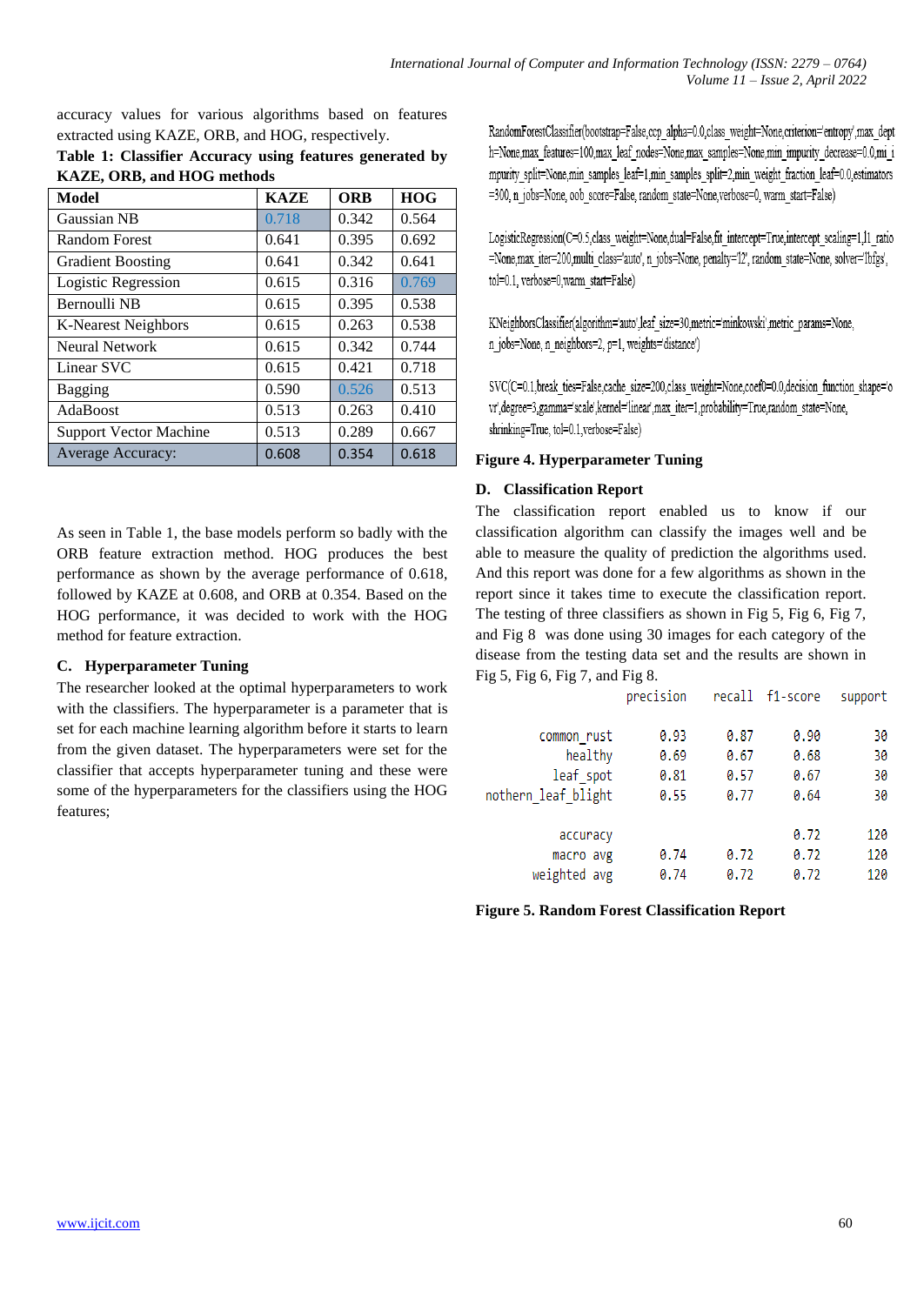|      |           |      | support         |
|------|-----------|------|-----------------|
|      |           |      |                 |
| 0.87 | 0.87      | 0.87 | 30              |
| 0.66 | 0.63      | 0.64 | 30              |
| 0.66 | 0.63      | 0.64 | 30              |
| 0.47 | 0.50      | 0.48 | 30              |
|      |           |      |                 |
|      |           | 0.66 | 120             |
| 0.66 | 0.66      | 0.66 | 120             |
| 0.66 | 0.66      | 0.66 | 120             |
|      | precision |      | recall f1-score |

#### **Figure 6. Logistic Regression Classification Report** nnecision

| <b>DI CCTOTALI</b> |      |      | <b>Support</b>         |
|--------------------|------|------|------------------------|
|                    |      |      |                        |
| 0.81               | 0.57 | 0.67 | 30                     |
| 0.65               | 0.57 | 0.61 | 30                     |
| 0.50               | 0.50 | 0.50 | 30                     |
| 0.44               | 0.63 | 0.52 | 30                     |
|                    |      |      |                        |
|                    |      | 0.57 | 120                    |
| 0.60               | 0.57 | 0.57 | 120                    |
| 0.60               | 0.57 | 0.57 | 120                    |
|                    |      |      | <b>ICCOTT IT.SCALE</b> |

**CURRANT** 

# **Figure 7. Gaussian Naïve Bayes Classification Report**

|                      | precision    |              | recall f1-score | support  |
|----------------------|--------------|--------------|-----------------|----------|
| common rust          | 0.87         | 0.87         | 0.87            | 30       |
| healthy<br>leaf spot | 0.67<br>0.67 | 0.67<br>0.67 | 0.67<br>0.67    | 30<br>30 |
| nothern leaf blight  | 0.53         | 0.53         | 0.53            | 30       |
| accuracy             |              |              | 0.68            | 120      |
| macro avg            | 0.68         | 0.68         | 0.68            | 120      |
| weighted avg         | 0.68         | 0.68         | 0.68            | 120      |

# **Figure 8. Support Vector Classifier Classification Report**

As you can see from the classification report in Fig 5, Fig 6, Fig 7, and Fig 8 that all the classifiers were classifying the 30 images of each image category as shown in the support column of the classification report.

# **E. Overall Classification Metrics**

After finding the classification report for each model the overall classification metrics were determined and this helped us know the best performing model in terms of classifying the images from the test data set. The following is the results gotten for each model;



# **Figure 9. Overall Classification Metrics**

The results in Fig 9 above show the best performing model(Random Forest) with the test data set while Bernoulli Naïve Bayes and a combination of Support Vector Classifier and Bernoulli Naïve Bayes performed badly.

# **F. Discussion**

The experimental results shown above were mainly used to investigate different machine learning algorithms and provide a way forward on the classification algorithm to be used in identifying maize leaf diseases. Figure 2 and Figure 3 are used to demonstrate how feature extraction methods are used to extract key points from an image. These key points are the ones that act as an input to the machine learning algorithms. Since after the features are extracted they are passed to the classification algorithms. Table 1 shows how three feature extraction methods perform with different classification algorithms. As can be seen from table 1 Gaussian NB performs best with KAZE, Bagging performs best with ORB and Logistic Regression performs best with HOG. The average accuracy for each feature extraction method on how it performed with different classification algorithms was calculated and the results showed that HOG performed well. It performs well than the other feature extraction methods because;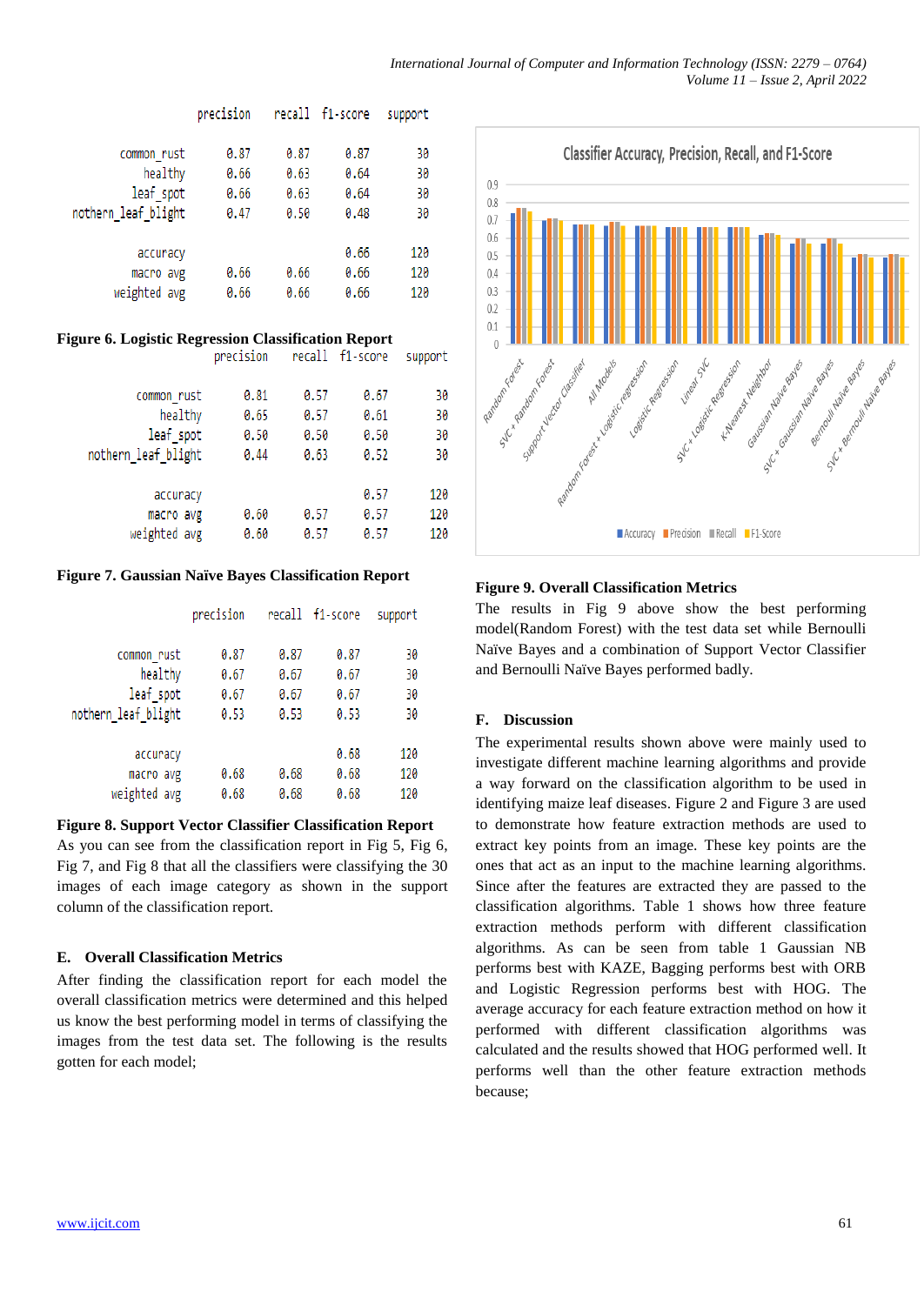- It mainly concentrates on the shape of the image and be able to offer the direction of the edges.
- The direction and magnitude of the edges are calculated after dividing the image into smaller parts called cells.
- The Histogram is developed from the smaller parts of the images by using the magnitude and direction of the pixel values.
- It is more accurate because the gradients are usually normalized since in the  $8 \times 8$  cells some portion of the image usually appears bright than the other portion hence the gradients are normalized by taking  $16 \times 16$  blocks which help in reducing the variation in light.

Due to HOG performance, it was concluded to work with it the entire experimental work. After choosing the HOG the dataset was increased from 32 to 300 for each maize disease category hence subjecting the classification algorithms to a more increased training dataset which will enable the algorithms to make predictions with minimal errors. Figure 5,6,7, and 8 shows the classification reports, and these reports are used to tell whether the algorithms are making good or bad predictions based on the testing dataset they are subjected to. Each algorithm was subjected to a test data set of 30 images from each category of maize diseases and a classification report was obtained after the predictions. And from Figure 9 random forest emerged the best in terms of classifying the maize disease images. The main reason why the random forest produced good results is that it is an ensemble method and produces more accurate prediction results by building multiple decision trees and combining them to get better results. And also it reduces the overfitting problem by averaging the results from different decision trees. The major disadvantage of the algorithms is it takes a lot of time to make predictions since it uses many decision trees to give better results hence consuming a lot of time. Further investigation needs to be done by increasing the training dataset and the testing data set and comparing the results and making a new conclusion based on the increased dataset.

# V. CONCLUSION AND FUTURE WORK

This paper provides a solution to farmers for them to be able to identify maize disease through machine learning algorithms. The research has tried to find out which feature extraction method can perform better with machine learning classification algorithms. And based on the results we find out that the HOG feature extraction method performs best with the classification algorithms compared to KAZE and ORB hence enabling the researcher to work with the HOG method. There was also a comparison of machine learning algorithms and the random forest algorithm emerged the best. The results indicated that the random forest had 0.74 accuracy, 0.77 precision, 0.77 recall, and 0.75 F1-score. From the classification report, the random forest classifier also was seen to be the best and in conclusion, based on my result the researcher proposed working with the HOG feature extraction method and the random forest algorithm when it comes to maize disease identification since the classifier produces better results with HOG features.

# **REFERENCES**

[1] Amato, G., & Falchi, F. (2017, September). kNN based image classification relying on local feature similarity. In *Proceedings of the Third International Conference on SImilarity Search and APplications* (pp. 101-108).

[2] Bosch, A., Zisserman, A., & Munoz, X. (2018, October). Image classification using random forests and ferns. In *2017 IEEE 11th international conference on computer vision* (pp. 1-8). Ieee.

[3] Chen, P. Y., Huang, C. C., Lien, C. Y., & Tsai, Y. H. (2013). An efficient hardware implementation of HOG feature extraction for human detection. *IEEE Transactions on Intelligent Transportation Systems*, *15*(2), 656-662.

[4] Chen, Y. S., Chien, J. C., & Lee, J. D. (2016, September). KAZE-BOF-based large vehicles detection at night. In *2016 International Conference On Communication Problem-Solving (ICCP)* (pp. 1-2). IEEE.

[5] Foody, G. M., & Mathur, A. (2016). The use of small training sets containing mixed pixels for accurate hard image classification: Training on mixed spectral responses for classification by a SVM. *Remote Sensing of Environment*, *103*(2), 179-189.

[6] Gan, G., & Cheng, J. (2018, December). Pedestrian detection based on HOG-LBP feature. In *2014 Seventh International Conference on Computational Intelligence and Security* (pp. 1184- 1187). IEEE.

[7] Geismann, P., & Schneider, G. (2018, June). A two-staged approach to vision-based pedestrian recognition using Haar and HOG features. In *2011 IEEE Intelligent Vehicles Symposium* (pp. 554-559). IEEE.

[8] Goh, K. S., Chang, E., & Cheng, K. T. (2011, October). SVM binary classifier ensembles for image classification. In *Proceedings of the tenth international conference on Information and knowledge management* (pp. 395-402).

[9] KIM<sup>1</sup>, J. I. N. H. O., Kim, B. S., & Savarese, S. (2012). Comparing image classification methods: K-nearest-neighbor and support-vector-machines. In *Proceedings of the 6th WSEAS international conference on Computer Engineering and Applications, and Proceedings of the 2012 American conference on Applied Mathematics* (Vol. 1001, pp. 48109-2122).

[10] Kobayashi, T. (2015). BFO meets HOG: feature extraction based on histograms of oriented pdf gradients for image classification.